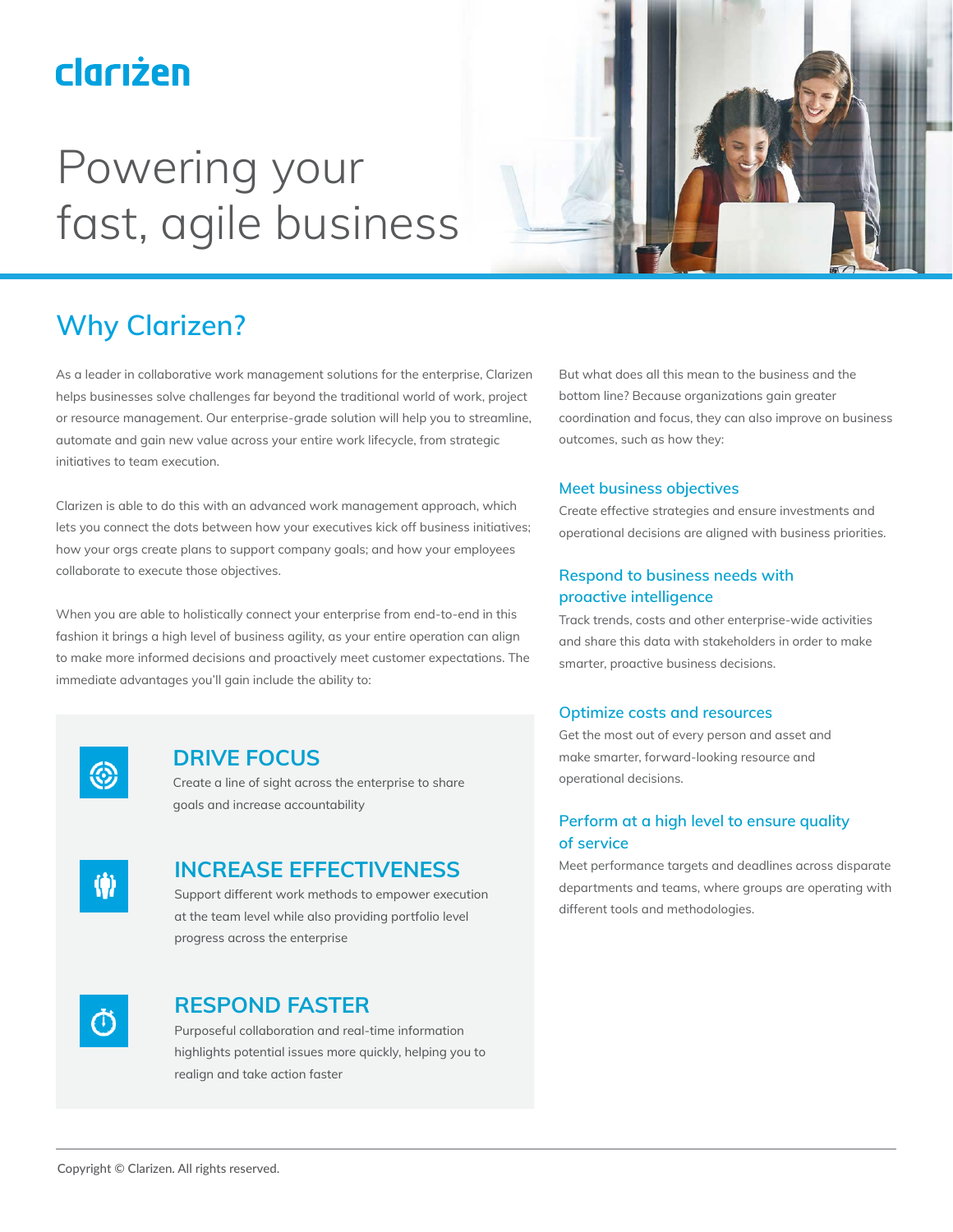## **How Clarizen delivers business agility**

Many organizations struggle with how to connect their strategy, planning and work management efforts into a cohesive, and thriving operation. Internal groups are often disconnected, working silos and operating with incomplete or out of date information—making it nearly impossible to end up with positive business outcomes.

Clarizen tackles this issue by driving business agility across all parts of your business. Whether you create and deliver products or provide services support, our goal is the same – to ensure your workforce is as effective as possible and focused on the right things at the right time.

#### **Highly dynamic strategy**

Executive teams can create new initiatives on the fly or course correct existing ones all with an unprecedented level of visibility and control. This means creating initiatives in synch with what the business needs with full alignment, along with greater focus and accountability. Executives also have a complete line of sight into their business operations and project and portfolio health, as they monitor real-time performance and provide guidance to ensure the ongoing success of their ePMO.

#### Comprehensive planning

The biggest gap that impacts planning is not having real-time data for resource planning and ensuring that everyone is working on the right priorities. When you plan in Clarizen, you are not locked down in to pre-defined course of action. You can easily adjust plans in flight, all with a complete picture of your organization's capacity versus demand, with full visibility into team availability. This will let you better predict, plan and optimize resources across your company. Forecast, model and automate your plans with real-time data; develop "what if" scenarios and gain the insights you need to determine capacity and allocate the right amount of resources at the right time.

#### Modern, responsive work management

Support your teams and how they want to work, whether that is via a traditional work management approach, an agile model or somewhere in between. Our cloudbased platform lets groups and teams collaborate, align communications and streamline their efforts. Meanwhile, because we let you automate ongoing duties such as reporting and time tracking, your people can focus on what's critical to your company. Give your organization the real-time data it needs to monitor work and organizational health, spot trends and make quick and more effective decisions.

## Go do something great with Clarizen

From heightened visibility to greater internal alignment and engagement, Clarizen brings and a new level of focus and agility for your organization. As a result, you can overcome big ongoing issues, such as:



#### **Are your resources working on the right things and fully engaged?**



**Is your organization burdened by bad or conflicting data?**



**Is your company nimble enough to thrive in changing market conditions?**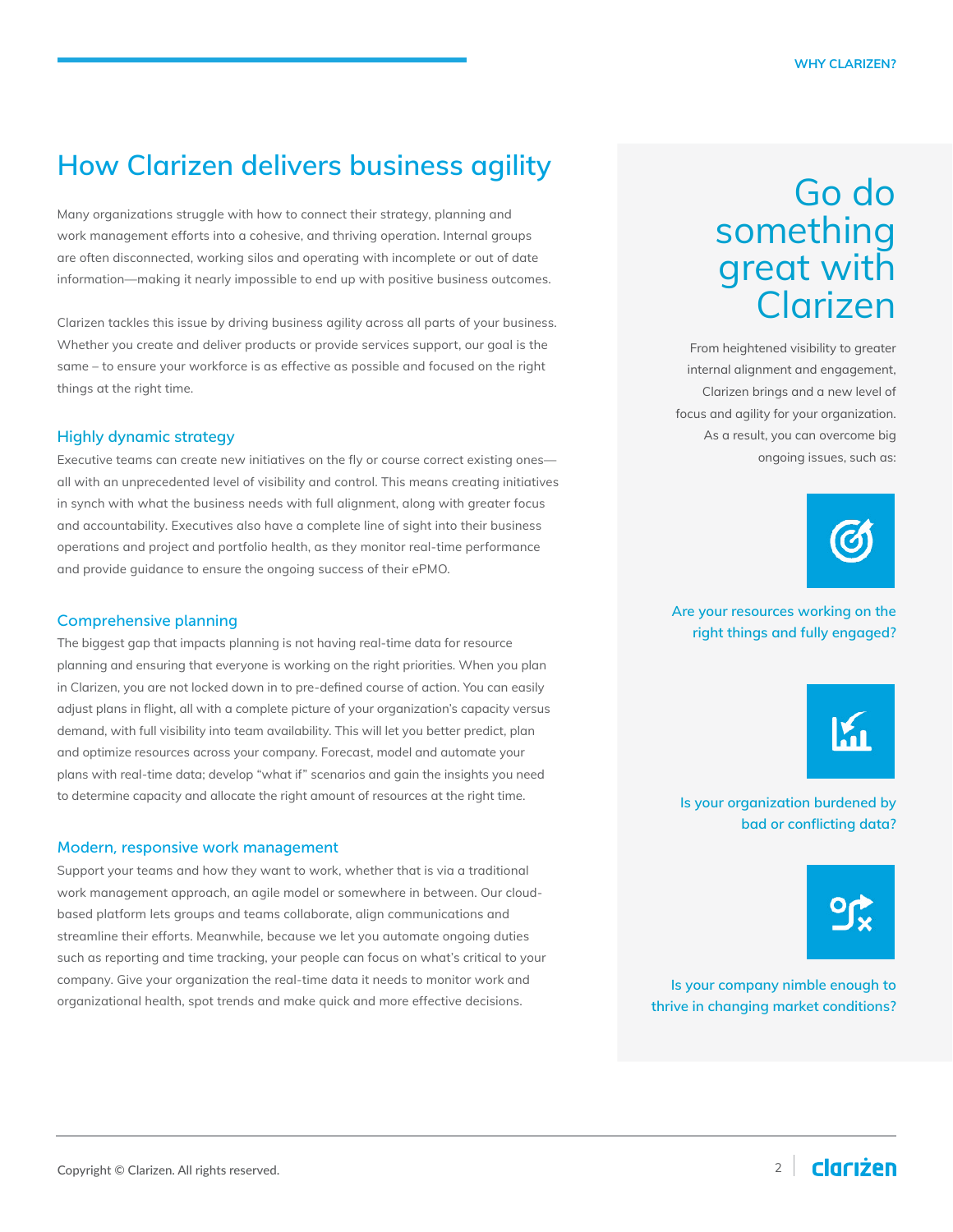

From strategy to planning to execution, Clarizen provides easy-to-use, configurable enterprise solutions that support your entire work lifecycle.



Manage work, automate workflows, collaborate like never before.







## **CLARIZEN GO: GET WORK DONE**

The simple task management solution that helps agile teams meet their goals.

#### CLARIZEN EAGLE: BOOST

MANAGEMENT SPEED AND AGILITY An application that enables seamless collaboration, helping executive teams manage and track key initiatives with ease.